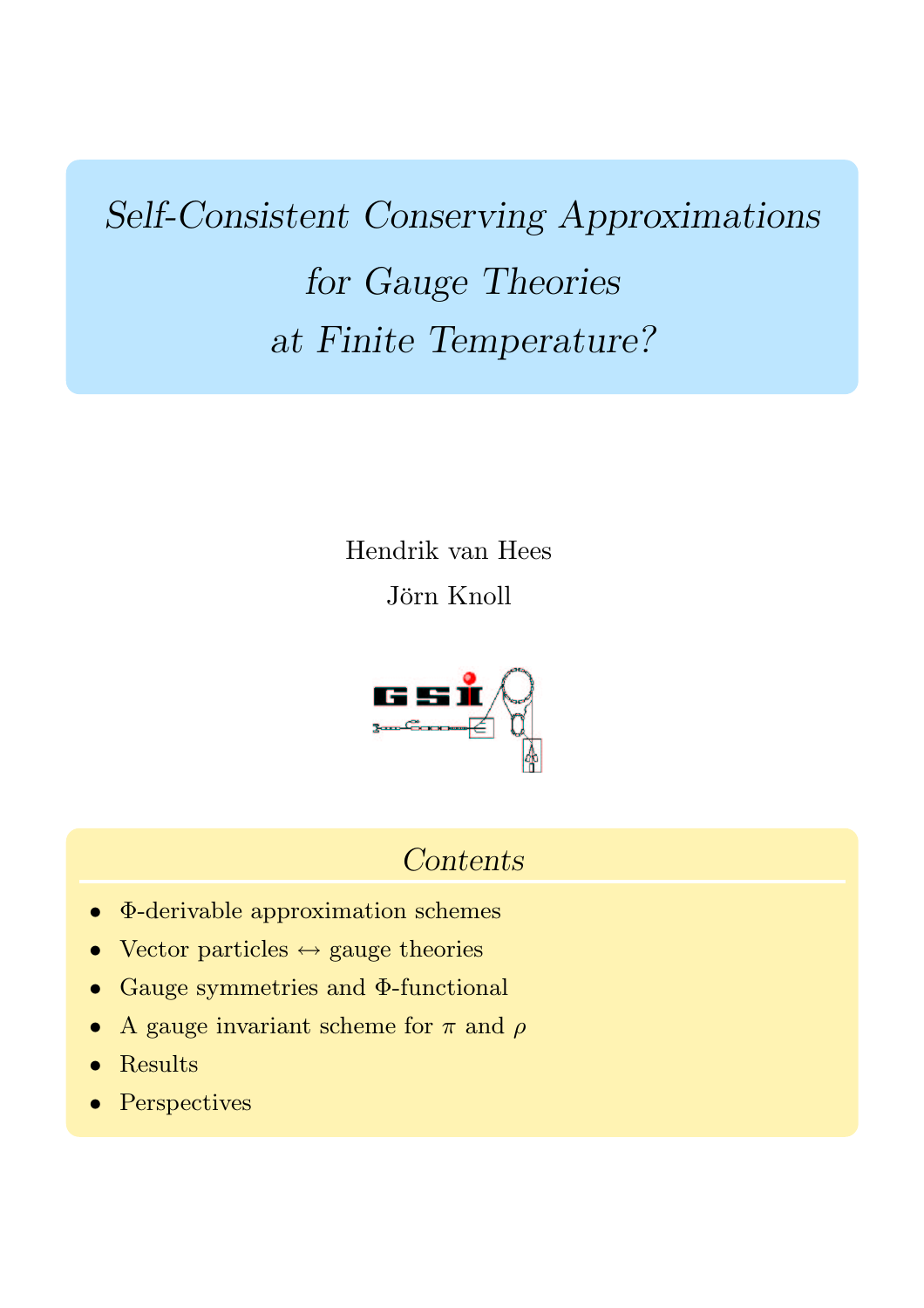## Motivation

#2

### How to treat particles with finite mass width?

- How to find a self-consistent approximation which ☞ respects conervation laws
	- ☞ is thermodynamically consistent
	- ☞ can be treated numerically
	- ☞ povides non-equilibrium equations beyond quasi-particle description?

#### The answer

• Φ-derivable schemes (Luttinger, Ward, Kadanoff, Baym)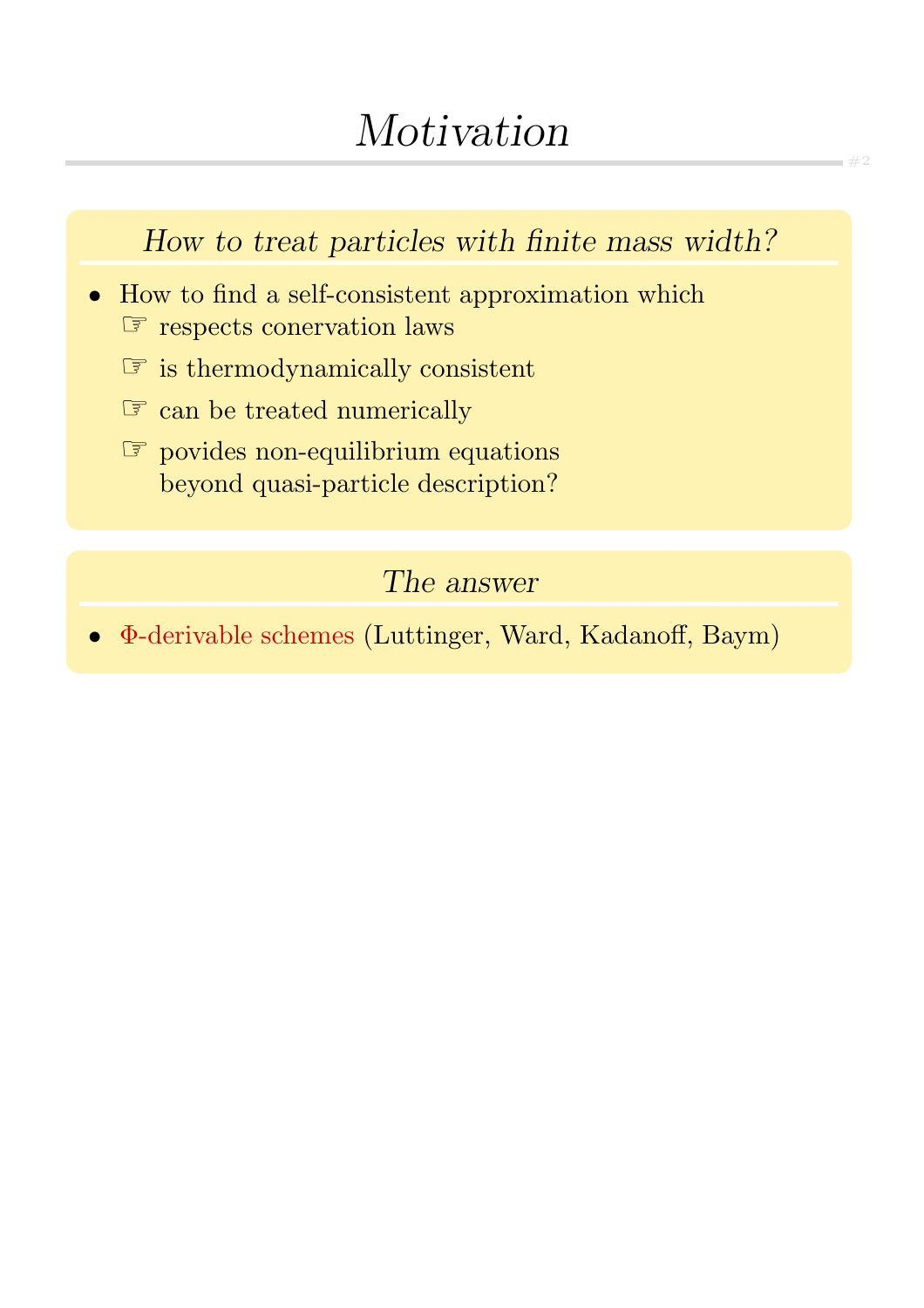- Introduce local and bilocal auxiliary sources
- Generating functional

$$
Z[J,K] = N \int \mathcal{D}\phi \exp\left[iS[\phi] + i\left\{J_1\phi_1\right\}_1 + \left\{\frac{i}{2}K_{12}\phi_1\phi_2\right\}_{12}\right]
$$

• Generating functional for connected diagrams

$$
Z[J,K] = \exp(iW[J,K])
$$

• The mean field and the connected Green's function

 $\varphi_1 =$  $\delta W$  $\delta J_1$  $, G_{12} = \delta^2 W$  $\delta J_1 \delta J_2$ ⇒  $\delta W$  $\delta K_{12}$ = 1 2  $[\varphi_1\varphi_2+iG_{12}]$ • Legendre transformation for  $\varphi$  and  $G$ :

$$
\Gamma[\varphi, G] = W[J, K] - {\varphi_1 J_1}_1 - \frac{1}{2} \{ (\varphi_1 \varphi_2 + i G_{12}) K_{12} \}_{12}
$$

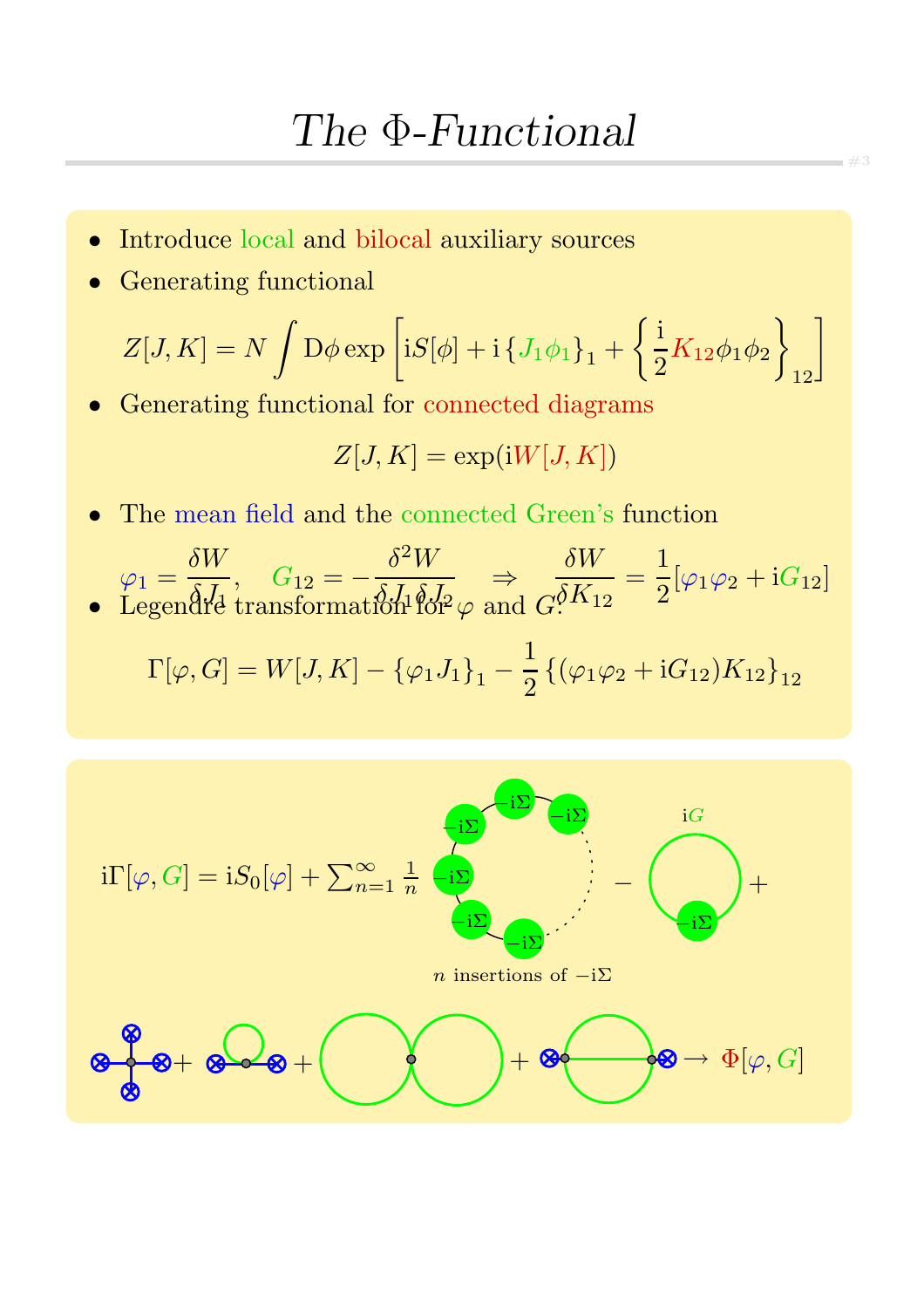- Physical solution defined by vanishing auxiliary sources
- Φ-functional (2PI closed diagrams)



• Equation of motion for the mean field  $\varphi$ 



• For the "full" propagator  $G \Rightarrow G = G_0 + G_0 \circ \Sigma \circ G$ 



• Closed set of equations of motion for  $\varphi$  and  $G$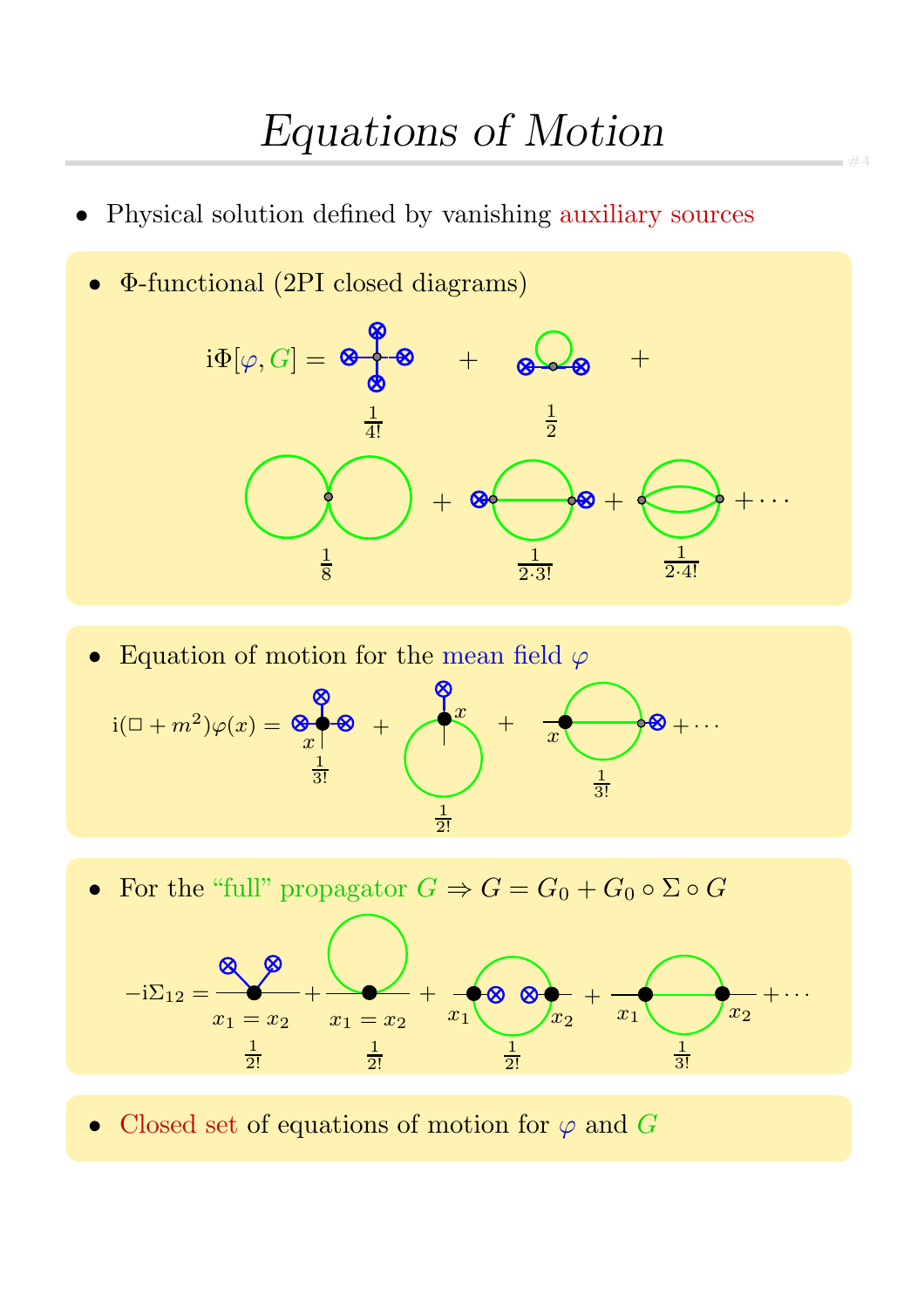### Properties of the Formalism

- Provides natural scheme for truncation of the Schwinger-Dyson hierarchy
- Truncation of Φ at a certain loop order
	- ☞ respects conservation laws for expectation values of energy, momentum, angular momentum, . . . Noether charges from linearly realized global symmetries
- Thermodynamically consistent
- It is the only self-consistent scheme with these properties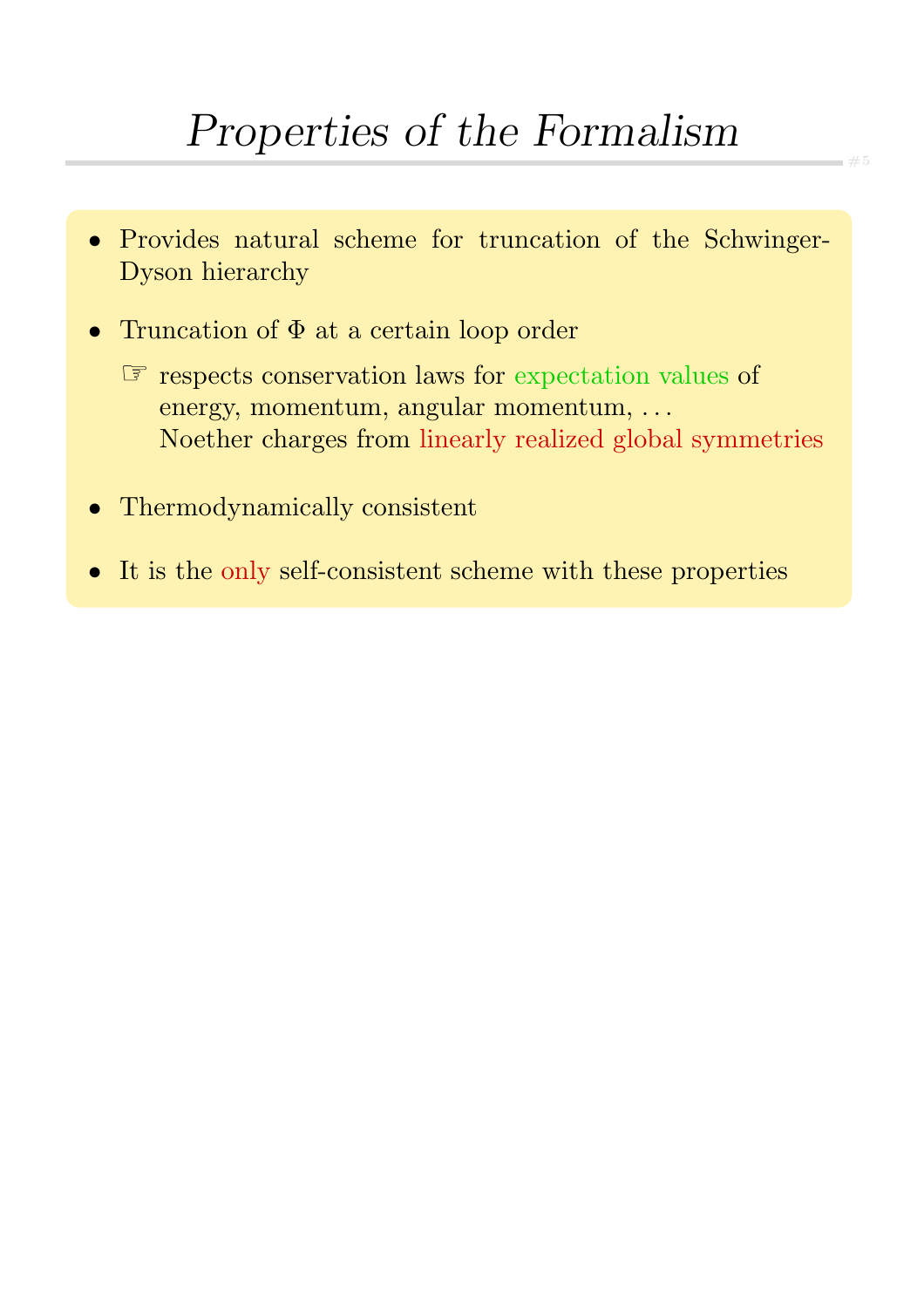- $\rho$ -mesons  $\Rightarrow$  Higgs-Kibble mechanism
- $\Phi$ :  $SU(2)$ -duplett

$$
\mathcal{L} = -\frac{1}{2} \text{Tr}(F_{\mu\nu}F^{\mu\nu}) + \frac{1}{2} (D_{\mu}\Phi)^{\dagger} D^{\mu}\Phi - V(\Phi)
$$

$$
V(\Phi) = -\frac{\mu^2}{2} \Phi^{\dagger} \Phi + \frac{\lambda}{4} (\Phi^{\dagger} \Phi)^2
$$



• Add pions to the model:

$$
\mathscr{L}_\pi = \frac{1}{2}(D_\mu \vec{\pi})(D_\mu \vec{\pi}) - \frac{\lambda_2}{8}(\vec{\pi}^2)^2 - \frac{\lambda_3}{4} \vec{\pi}^2 \Phi^\dagger \Phi
$$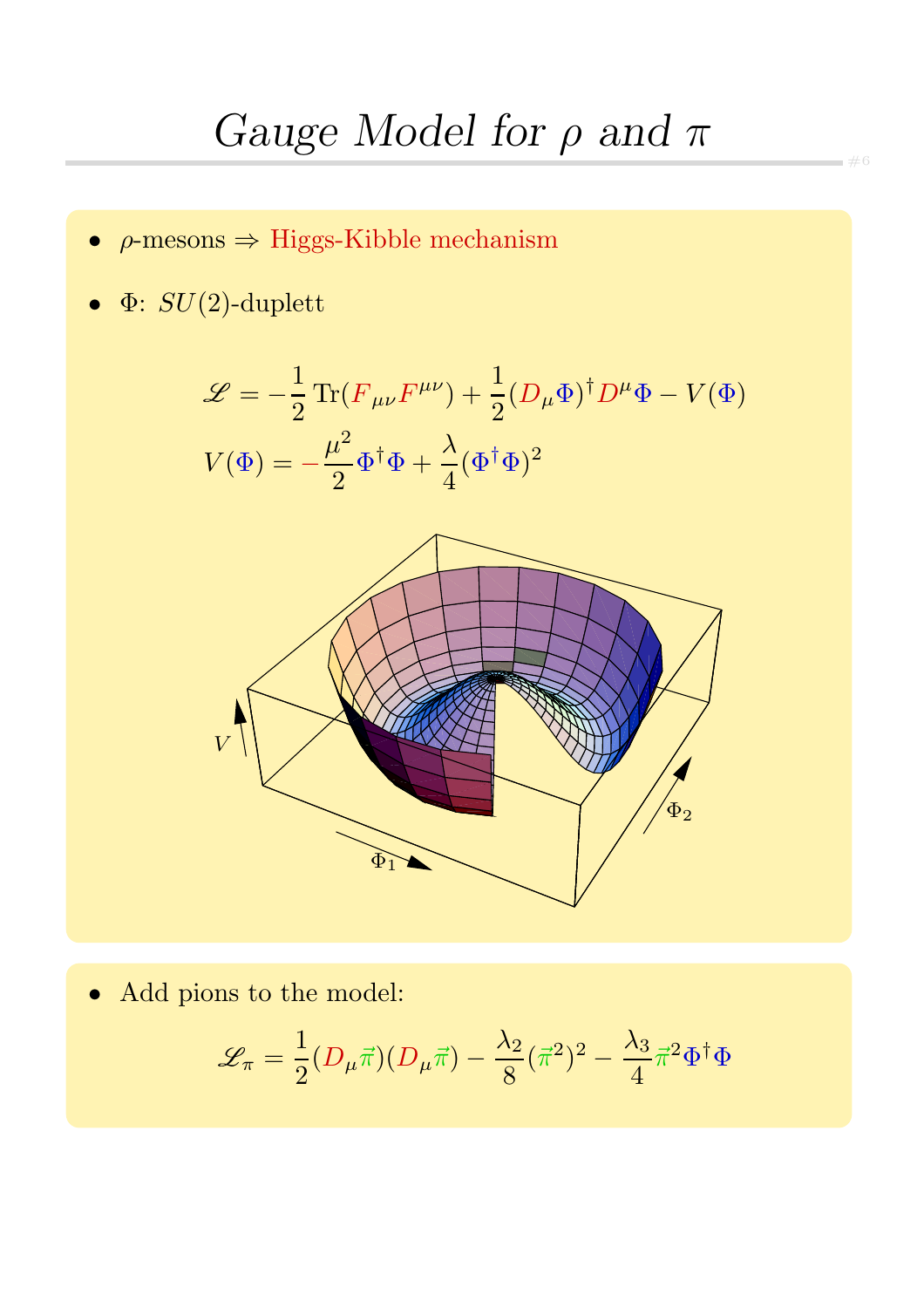## Interactions in Physical Gauge

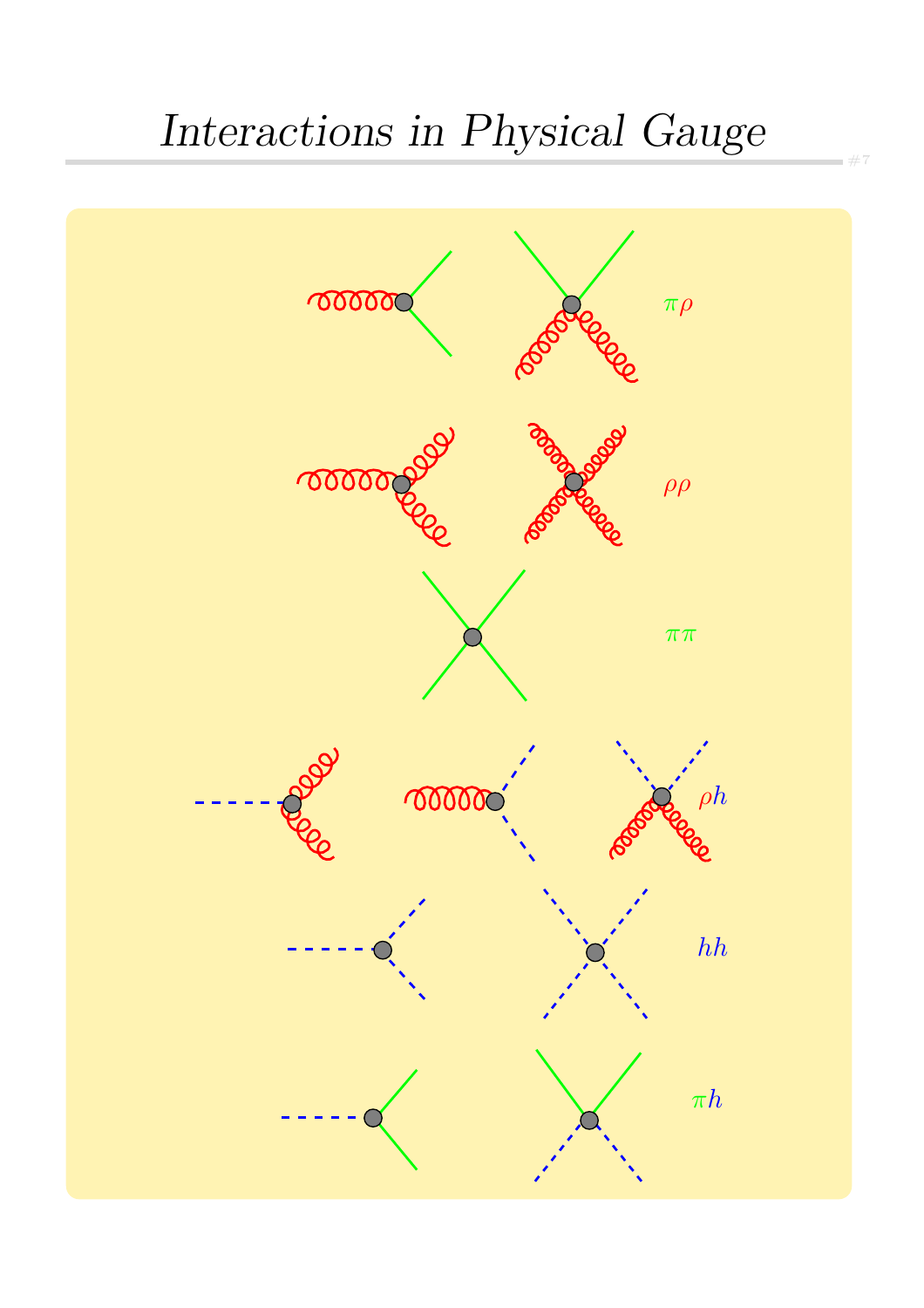### Gauge fixing

• "Physical gauge"

- $\mathscr{F}$  *ρ*-fields massive  $m_{\rho}^2 = g^2 \mu^2/(4\lambda)$
- ☞ Three φ-degrees of freedom ⇒ absorbed to ρ-mesons
- ☞ One φ-degree ⇒ massive Higgs-particle
- ☞ only phys. d.o.f. ⇒ manifestly unitary
- $R_{\xi}$ -gauges ('t Hooft)  $\Rightarrow$  renormalizable ☞ Unphysical d.o.f. ⇔ Faddeev-Popov ghosts

### Quantized theory

- ☞ Defines physical states
- ☞ Only physical states propagate ⇔ dynamical consistency
- ☞ Physical quantities eg. S-matrix, thermodynamical quantities independent of the gauge fixing
- $\circ$  Theory renormalizable ( $R_{\xi}$ -gauge) and physically consistent (unitary gauge)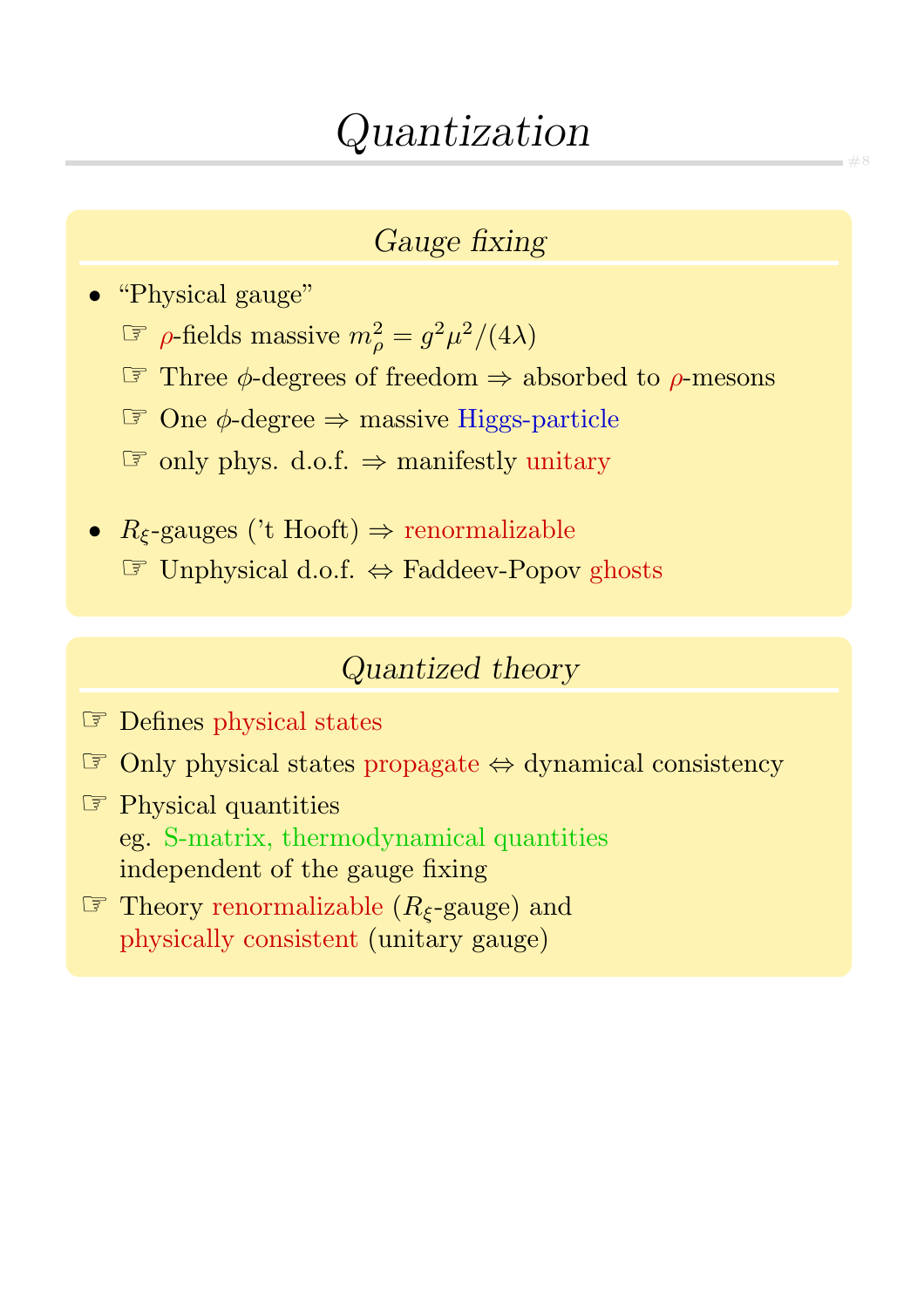- Global linear symmetries of the action (eq. of motion)  $\Rightarrow$  conserved quantities (energy, momentum, angular momentum, charges and currents)
- Local gauge theories for vector particles  $(\rho$ -mesons)
- ☞ defines couplings (QED, QCD, QFD, VMD, . . .)
- ☞ Only physical states are interacting in quantum theory
- ☞ Ensures Lorentz invariance, unitarity and renormalizability of the S-matrix
- Quantized theory symmetric at any loop order
- Φ-functional: need also approximations

☞ Current correlators used in internal lines

$$
\Sigma_{\rm int}(1,2)=\langle j(1)j(2)\rangle_{\rm int}={\rm i}\frac{\delta\Phi[\varphi,G]}{\delta G(1,2)}
$$

describe decay of states (and not where they are going!) different from "external lines" defined by

$$
\Sigma_{\rm ext}(1,2) = \langle j(1)j(2)\rangle_{\rm ext} = \frac{\delta^2 \Phi[\varphi, \mathscr{G}[\varphi]]}{\delta \varphi(1)\delta \varphi(2)}
$$

fulfilling the Ward identity  $\Rightarrow$  take into account exactly the part of rescattering corresponding to processes in G

• Self-consistent formalism is not gauge invariant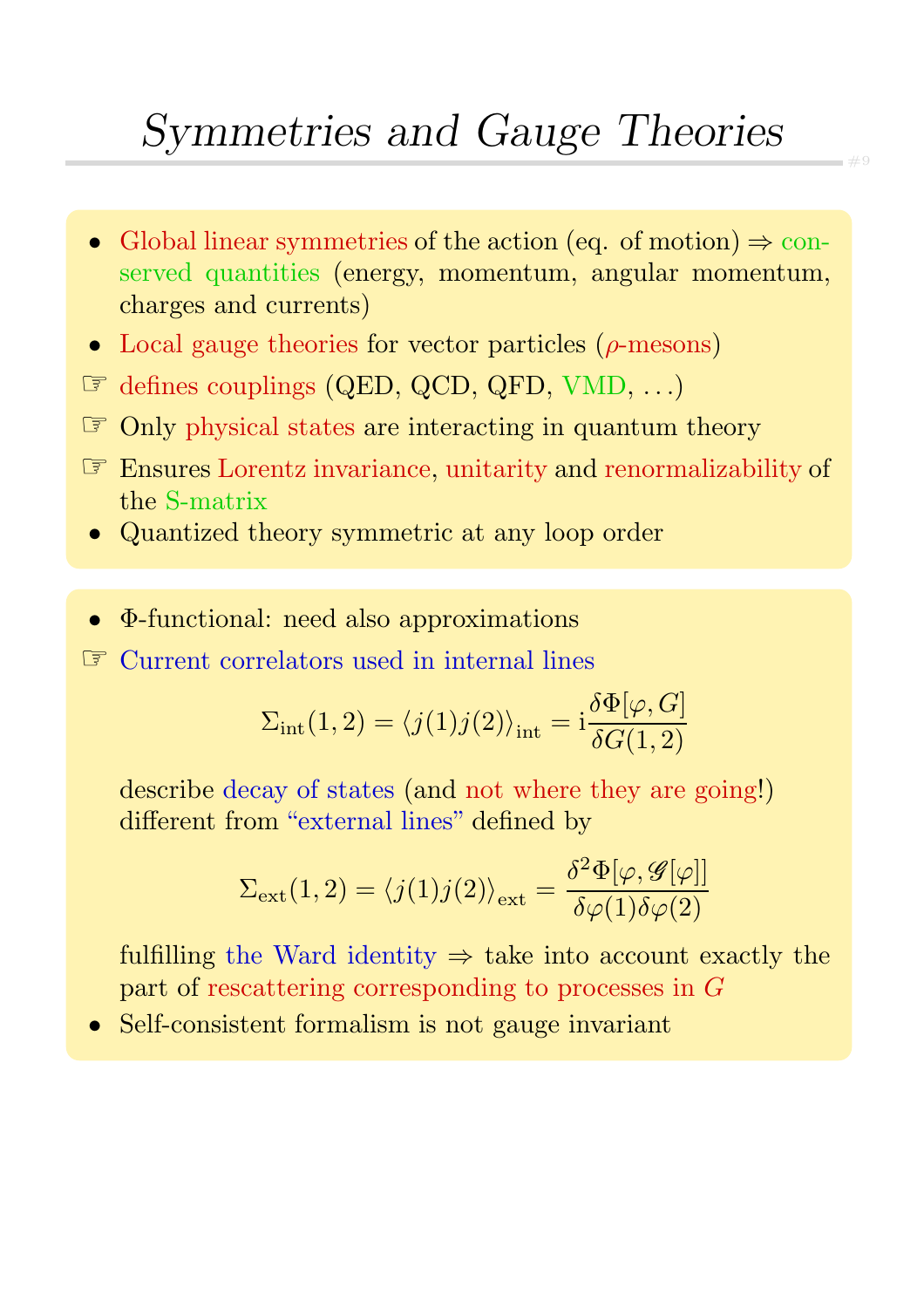- A way out: Treat gauge field only at mean field level
- Φ-formalism works well for linearly realized global symmetries
- Couple external vector field to conserved current

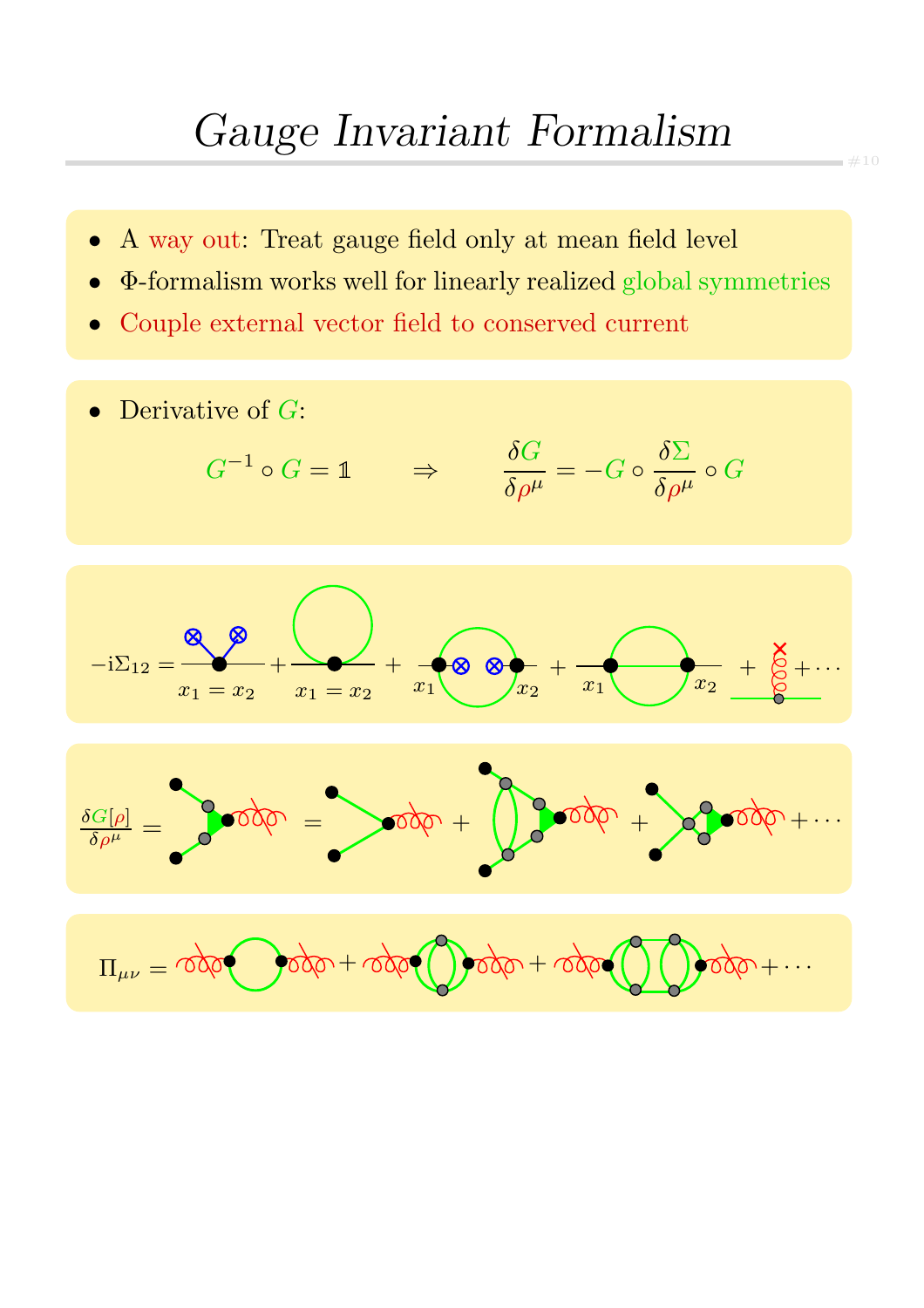

• Classical picture: Maxwell equations

$$
\partial_{\nu}\gamma^{\nu\mu} = j^{\mu} = e \int d^3 \vec{v} v^{\mu} n(t, \vec{x}, \vec{v})
$$

$$
j^{\mu} = e \sum_{m} \left[ \cdots v_{m} \underbrace{v_{m+1} \cdots v_{m+1}}_{v_{m+1}} \cdots \right] \cdots
$$

• Langevin process ⇔ FP–equation ⇔ HTL approximation